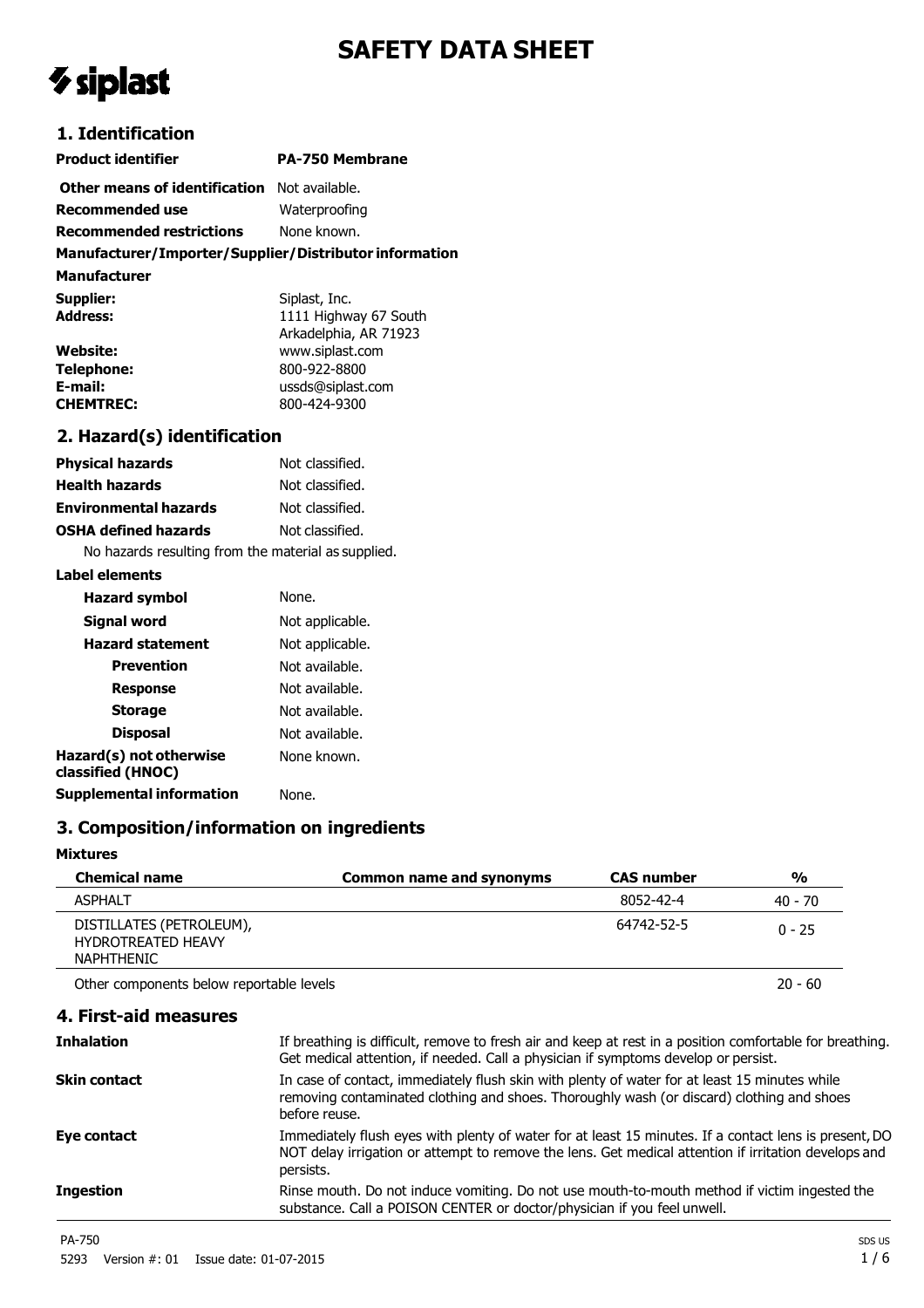| <b>Most important</b><br>symptoms/effects, acute and<br>delayed                     | Not available.                                                                                                                                                                                                                                                                                                                                                                                                                                                                                                                                        |
|-------------------------------------------------------------------------------------|-------------------------------------------------------------------------------------------------------------------------------------------------------------------------------------------------------------------------------------------------------------------------------------------------------------------------------------------------------------------------------------------------------------------------------------------------------------------------------------------------------------------------------------------------------|
| <b>Indication of immediate</b><br>medical attention and special<br>treatment needed | In case of ingestion, the decision of whether or not to induce vomiting should be made by the<br>attending physician. Certain pre-existing conditions may make workers particularly susceptible to<br>the effects of this chemical: asthma, allergies, impaired pulmonary function.                                                                                                                                                                                                                                                                   |
| <b>General information</b>                                                          | If you feel unwell, seek medical advice (show the label where possible). Ensure that medical<br>personnel are aware of the material(s) involved, and take precautions to protect themselves. Show<br>this safety data sheet to the doctor in attendance. Discard any shoes or clothing items that cannot<br>be decontaminated.                                                                                                                                                                                                                        |
| 5. Fire-fighting measures                                                           |                                                                                                                                                                                                                                                                                                                                                                                                                                                                                                                                                       |
| Suitable extinguishing media                                                        | Water fog. Foam. Dry chemical powder. Carbon dioxide (CO2). Addition of water or foam to the fire<br>may cause frothing.                                                                                                                                                                                                                                                                                                                                                                                                                              |
| <b>Unsuitable extinguishing</b><br>media                                            | Do not use a solid water stream as it may scatter and spread fire.                                                                                                                                                                                                                                                                                                                                                                                                                                                                                    |
| <b>Specific hazards arising from</b><br>the chemical                                | Fire may produce irritating, corrosive and/or toxic gases. Development of hazardous combustion<br>gases or vapours possible in the event of a fire. The following may develop: Acrolein.                                                                                                                                                                                                                                                                                                                                                              |
| <b>Special protective equipment</b><br>and precautions for<br>firefighters          | Firefighters must use standard protective equipment including flame retardant coat, helmet with<br>face shield, gloves, rubber boots, and in enclosed spaces, SCBA. Firefighters should wear full<br>protective clothing including self contained breathing apparatus. Structural firefighters protective<br>clothing will only provide limited protection.                                                                                                                                                                                           |
| <b>Fire-fighting</b><br>equipment/instructions                                      | In case of fire and/or explosion do not breathe fumes. Firefighters must use standard protective<br>equipment including flame retardant coat, helmet with face shield, gloves, rubber boots, and in<br>enclosed spaces, SCBA. ALWAYS stay away from tanks engulfed in flame. Fight fire from maximum<br>distance or use unmanned hose holders or monitor nozzles. In the event of fire, cool tanks with<br>water spray. By fire, toxic gases may be formed (COx, NOx). Keep run-off water out of sewers and<br>water sources. Dike for water control. |
| <b>Specific methods</b>                                                             | In the event of fire and/or explosion do not breathe fumes. In the event of fire, cool tanks with                                                                                                                                                                                                                                                                                                                                                                                                                                                     |

#### **6. Accidental release measures**

| <b>Personal precautions,</b><br>protective equipment and<br>emergency procedures | Keep unnecessary personnel away. Wear appropriate protective equipment and clothing during<br>clean-up. Ventilate closed spaces before entering them. Do not touch or walk through spilled<br>material.                                         |
|----------------------------------------------------------------------------------|-------------------------------------------------------------------------------------------------------------------------------------------------------------------------------------------------------------------------------------------------|
| <b>Methods and materials for</b><br>containment and cleaning up                  | ELIMINATE all ignition sources (no smoking, flares, sparks or flames in immediate area). Dike far<br>ahead of spill for later disposal. Following product recovery, flush area with water.                                                      |
|                                                                                  | Never return spills in original containers for re-use.                                                                                                                                                                                          |
| <b>Environmental precautions</b>                                                 | Prevent further leakage or spillage if safe to do so. Runoff or release to sewer, waterway or ground<br>is forbidden.                                                                                                                           |
| 7. Handling and storage                                                          |                                                                                                                                                                                                                                                 |
| <b>Precautions for safe handling</b>                                             | The product is non-combustible. If heated, irritating vapors may be formed. Do not use in areas<br>without adequate ventilation. Wash hands thoroughly after handling. Wash hands after handling.<br>Observe good industrial hygiene practices. |

water spray. Use water spray to cool unopened containers.

**Conditions for safe storage, including any incompatibilities** Prevent electrostatic charge build-up by using common bonding and grounding techniques. Store in a well-ventilated place. Keep the container tightly closed and dry. Store in a closed container away from incompatible materials. Keep out of the reach of children.

#### **8. Exposure controls/personal protection**

#### **Occupational exposure limits**

| US. OSHA Table Z-1 Limits for Air Contaminants (29 CFR 1910.1000)                                 |             |                         |                     |
|---------------------------------------------------------------------------------------------------|-------------|-------------------------|---------------------|
| <b>Components</b>                                                                                 | <b>Type</b> | <b>Value</b>            | <b>Form</b>         |
| <b>DISTILLATES</b><br>(PETROLEUM),<br><b>HYDROTREATED HEAVY</b><br>NAPHTHENIC (CAS<br>64742-52-5) | <b>PEL</b>  | 5 mg/m <sup>3</sup>     | Mist.               |
| <b>US. ACGIH Threshold Limit Values</b>                                                           |             |                         |                     |
| <b>Components</b>                                                                                 | <b>Type</b> | <b>Value</b>            | <b>Form</b>         |
| ASPHALT (CAS 8052-42-4)                                                                           | <b>TWA</b>  | $0.5 \,\mathrm{mq/m^3}$ | Inhalable fraction. |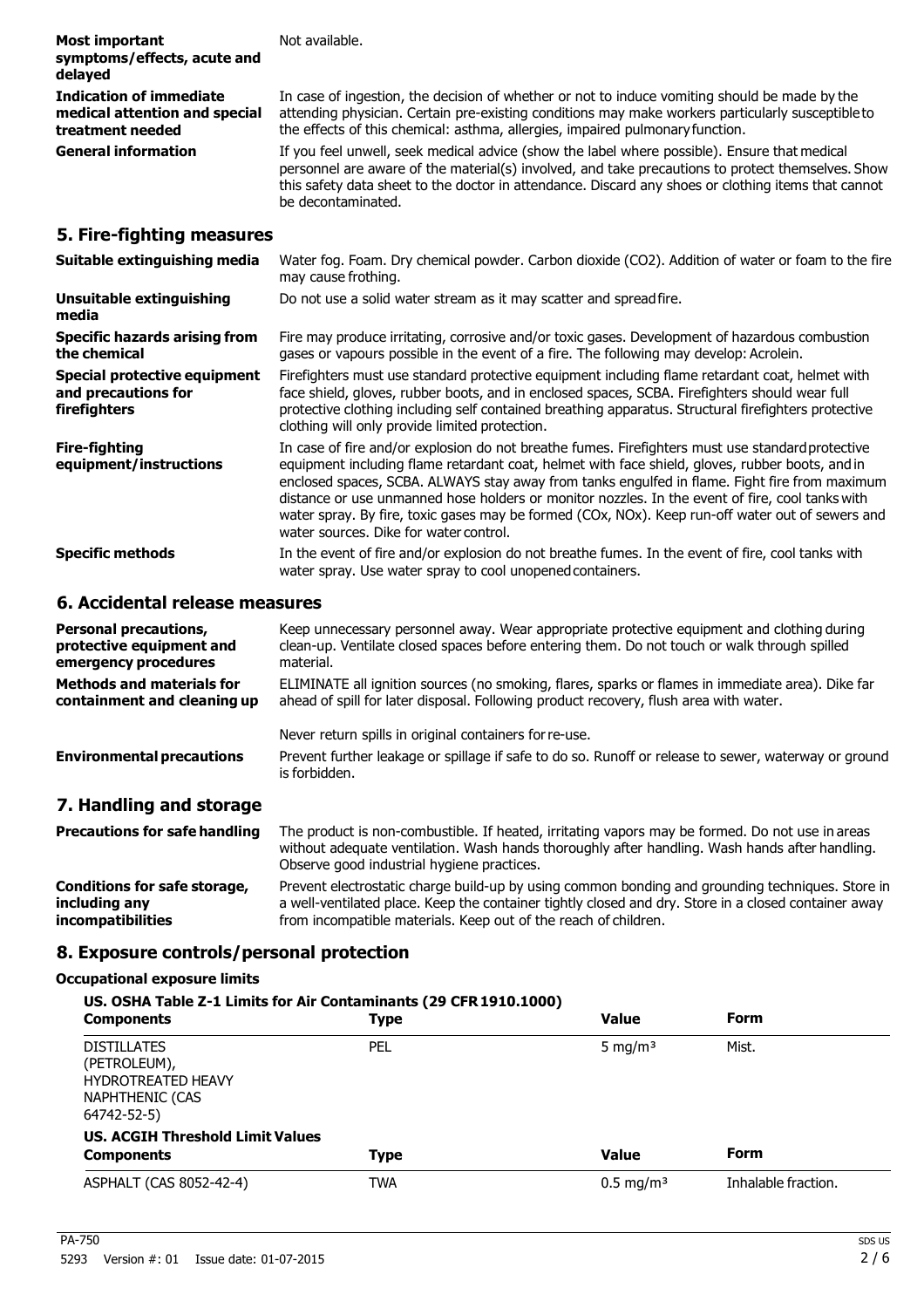| US. NIOSH: Pocket Guide to Chemical Hazards<br><b>Components</b>                                                             | <b>Type</b>                                                                                                                                                                         | <b>Value</b>                                               | <b>Form</b>    |
|------------------------------------------------------------------------------------------------------------------------------|-------------------------------------------------------------------------------------------------------------------------------------------------------------------------------------|------------------------------------------------------------|----------------|
| ASPHALT (CAS 8052-42-4)<br><b>DISTILLATES</b><br>(PETROLEUM),<br><b>HYDROTREATED HEAVY</b><br>NAPHTHENIC (CAS<br>64742-52-5) | Ceiling<br><b>STEL</b>                                                                                                                                                              | 5 mg/m <sup>3</sup><br>$10 \text{ mg/m}^3$                 | Fume.<br>Mist. |
|                                                                                                                              | <b>TWA</b>                                                                                                                                                                          | 5 mg/m <sup>3</sup>                                        | Mist.          |
| <b>Biological limit values</b>                                                                                               |                                                                                                                                                                                     | No biological exposure limits noted for the ingredient(s). |                |
| <b>Appropriate engineering</b><br>controls                                                                                   | Provide adequate ventilation, including appropriate local extraction, to ensure that the defined<br>occupational exposure limit is not exceeded.                                    |                                                            |                |
|                                                                                                                              | Individual protection measures, such as personal protective equipment                                                                                                               |                                                            |                |
| <b>Eye/face protection</b>                                                                                                   | Wear safety glasses; chemical goggles (if splashing is possible). Wear chemical goggles; face shield<br>(if handling molten material).                                              |                                                            |                |
| <b>Hand protection</b>                                                                                                       | Chemical resistant gloves are recommended. If contact with forearms is likely wear gauntlet style<br>gloves.                                                                        |                                                            |                |
| <b>Other</b>                                                                                                                 | Wear suitable protective clothing and eye/face protection. Use of an impervious apron is<br>recommended.                                                                            |                                                            |                |
| <b>Skin protection</b>                                                                                                       |                                                                                                                                                                                     |                                                            |                |
| <b>Respiratory protection</b>                                                                                                | When workers are facing concentrations above the exposure limit they must use appropriate<br>certified respirators.                                                                 |                                                            |                |
| <b>Thermal hazards</b>                                                                                                       | During product use, there is a risk of thermal burns.                                                                                                                               |                                                            |                |
| General hygiene<br>considerations                                                                                            | When using do not smoke. Avoid contact with eyes. Avoid contact with skin. Keep away from food<br>and drink. Handle in accordance with good industrial hygiene and safety practice. |                                                            |                |

# **9. Physical and chemical properties**

| <b>Appearance</b>                                         | Solid.                                                    |
|-----------------------------------------------------------|-----------------------------------------------------------|
| <b>Physical state</b>                                     | Solid.                                                    |
| <b>Form</b>                                               | Solid.                                                    |
| Color                                                     | Black. Dark brown                                         |
| Odor                                                      | Product is a black, semi-solid with a burnt tar odor.     |
| <b>Odor threshold</b>                                     | Not available.                                            |
| pH                                                        | Not available.                                            |
| <b>Melting point/freezing point</b>                       | 150 - 250 °F (65.56 - 121.11 °C) ASTM D36 Softening Point |
| Initial boiling point and<br>boiling range                | $> 800$ °F ( $> 426.67$ °C)                               |
| <b>Flash point</b>                                        | > 400.0 °F (> 204.4 °C)                                   |
| <b>Evaporation rate</b>                                   | Not available.                                            |
| <b>Flammability (solid, gas)</b>                          | Not available.                                            |
| <b>Upper/lower flammability or explosive limits</b>       |                                                           |
| <b>Flammability limit - lower</b> Not available.<br>(9/6) |                                                           |
| <b>Flammability limit -</b><br>upper $(% )$               | Not available.                                            |
| <b>Explosive limit - lower</b><br>(9/6)                   | Not available.                                            |
| <b>Explosive limit - upper</b><br>(9/6)                   | Not available.                                            |
| <b>Vapor pressure</b>                                     | Not available.                                            |
| <b>Vapor density</b>                                      | Not available.                                            |
| <b>Relative density</b>                                   | Not available.                                            |
| Solubility(ies)                                           |                                                           |
| <b>Solubility (water)</b>                                 | Not available.                                            |
| <b>Partition coefficient</b><br>(n-octanol/water)         | Not available.                                            |
| <b>Auto-ignition temperature</b>                          | $>$ 700 °F ( $>$ 371.11 °C)                               |
| <b>Decomposition temperature</b>                          | Not available.                                            |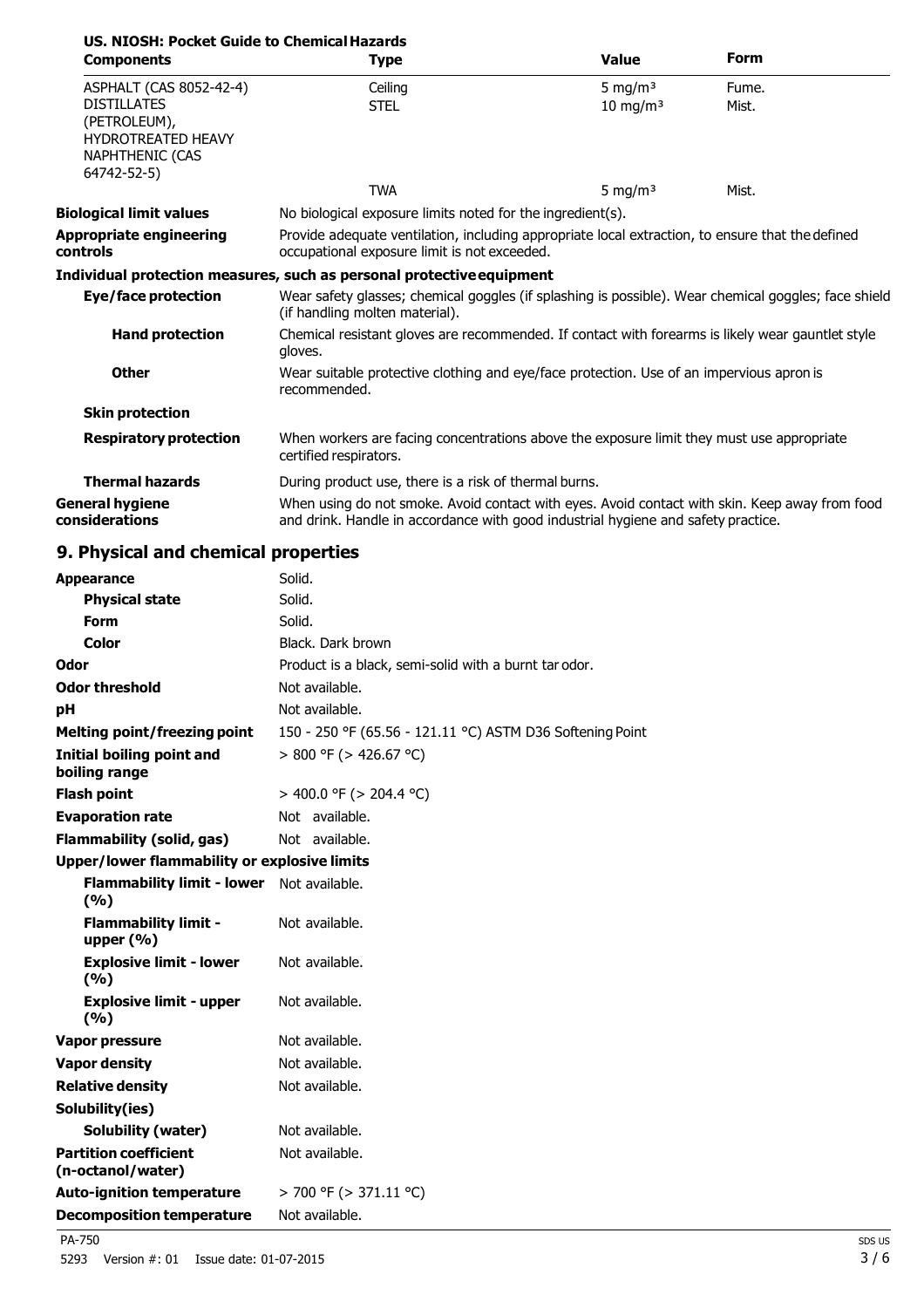| <b>Viscosity</b><br>Not available. |               |
|------------------------------------|---------------|
| <b>Other information</b>           |               |
| <b>Density</b>                     | Not Available |
| <b>Percent volatile</b>            | በ %           |
| <b>Specific gravity</b>            | $1 - 1.9$     |

# **10. Stability and reactivity**

| <b>Reactivity</b>                            | Not available.                                                                                                                               |
|----------------------------------------------|----------------------------------------------------------------------------------------------------------------------------------------------|
| <b>Chemical stability</b>                    | Material is stable under normal conditions.                                                                                                  |
| <b>Possibility of hazardous</b><br>reactions | Hazardous polymerization does not occur.                                                                                                     |
| <b>Conditions to avoid</b>                   | Strong oxidizing agents.                                                                                                                     |
| <b>Incompatible materials</b>                | Incompatible with oxidizing agents.                                                                                                          |
| <b>Hazardous decomposition</b><br>products   | Upon decomposition, product emits acrid dense smoke with carbon dioxide, carbon monoxide, trace<br>oxides of nitrogen and sulfur, and water. |

# **11. Toxicological information**

#### **Information on likely routes of exposure**

| <b>Ingestion</b>                                                                   | May cause discomfort if swallowed. However, ingestion is not likely to be a primary route of<br>occupational exposure. |
|------------------------------------------------------------------------------------|------------------------------------------------------------------------------------------------------------------------|
| <b>Inhalation</b>                                                                  | May cause irritation to the respiratory system.                                                                        |
| <b>Skin contact</b>                                                                | Irritating to skin.                                                                                                    |
| Eye contact                                                                        | Causes eye irritation. Molten material will produce thermal burns.                                                     |
| Symptoms related to the<br>physical, chemical and<br>toxicological characteristics | Not available.                                                                                                         |
| <b>Information on toxicological effects</b>                                        |                                                                                                                        |
| <b>Acute toxicity</b>                                                              | Not available.                                                                                                         |
| <b>Skin corrosion/irritation</b>                                                   | Defats the skin. Causes irritation.                                                                                    |
| Serious eye damage/eye<br>irritation                                               | Irritating to eyes.                                                                                                    |
| Respiratory or skin sensitization                                                  |                                                                                                                        |
| <b>Respiratory sensitization</b>                                                   | Not available.                                                                                                         |
| <b>Skin sensitization</b>                                                          | Irritating to skin.                                                                                                    |
| Germ cell mutagenicity                                                             | No data available to indicate product or any components present at greater than 0.1% are<br>mutagenic or genotoxic.    |
| <b>Carcinogenicity</b>                                                             | This product is not considered to be a carcinogen by IARC, ACGIH, NTP, or OSHA.                                        |
|                                                                                    | US. OSHA Specifically Regulated Substances (29 CFR 1910.1001-1050)                                                     |
| Not listed.                                                                        |                                                                                                                        |
| <b>Reproductive toxicity</b>                                                       | Contains no ingredient listed as toxic to reproduction                                                                 |
| Specific target organ toxicity<br>- single exposure                                | Not available.                                                                                                         |
| Specific target organ toxicity<br>- repeated exposure                              | Not available.                                                                                                         |
| Aspiration hazard                                                                  | Not available.                                                                                                         |
| <b>Chronic effects</b>                                                             | Prolonged inhalation may be harmful. May cause eczema-like skin disorders (dermatitis).                                |
| 12. Ecological information                                                         |                                                                                                                        |

| <b>Ecotoxicity</b>                           | This product has no known eco-toxicological effects. Not expected to be harmful to aquatic<br>organisms. |
|----------------------------------------------|----------------------------------------------------------------------------------------------------------|
| Persistence and degradability Not available. |                                                                                                          |
| <b>Bioaccumulative potential</b>             | Not available.                                                                                           |
| Mobility in soil                             | Not available.                                                                                           |
| <b>Other adverse effects</b>                 | Not available.                                                                                           |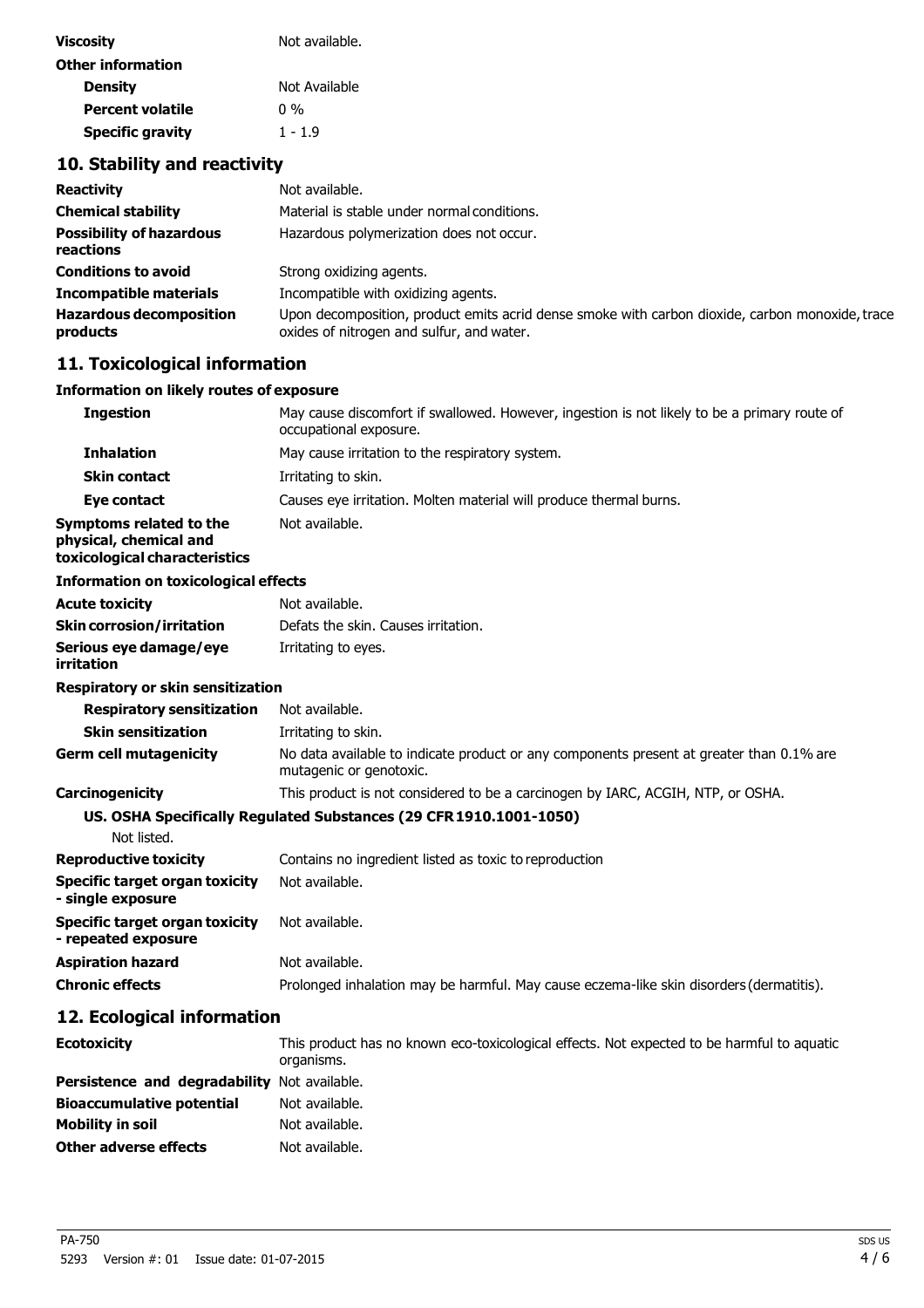#### **13. Disposal considerations**

| <b>Disposal instructions</b>                    | Dispose of contents/container in accordance with local/regional/national/international regulations.<br>When this product as supplied is to be discarded as waste, it does not meet the definition of a<br>RCRA waste under 40 CFR 261. |
|-------------------------------------------------|----------------------------------------------------------------------------------------------------------------------------------------------------------------------------------------------------------------------------------------|
| Hazardous waste code                            | Not applicable.                                                                                                                                                                                                                        |
| <b>Waste from residues /</b><br>unused products | Dispose of in accordance with local regulations.                                                                                                                                                                                       |
| <b>Contaminated packaging</b>                   | Offer rinsed packaging material to local recycling facilities.                                                                                                                                                                         |

#### **14. Transport information**

#### **DOT**

Not regulated as dangerous goods.

#### **IATA**

Not regulated as dangerous goods.

#### **IMDG**

Not regulated as dangerous goods.

#### **Transport in bulk according to** Not available.

#### **Annex II of MARPOL 73/78**

#### **and the IBC Code**

**Further information** If the product is shipped at ambient temperature, not regulated for transport by ground, air or vessel. If shipped above 212 deg F: "UN3257, Elevated Temperature Liquid, n.o.s. (Asphalt mixture), 9, PG III"

#### **15. Regulatory information**

**US federal regulations** All components are on the U.S. EPA TSCA Inventory List.

#### **TSCA Section 12(b) Export Notification (40 CFR 707, Subpt.D)**

Not regulated.

#### **CERCLA Hazardous Substance List (40 CFR 302.4)**

Not listed.

**US. OSHA Specifically Regulated Substances (29 CFR1910.1001-1050)**

Not listed.

#### **Superfund Amendments and Reauthorization Act of 1986(SARA)**

**Hazard categories** Immediate Hazard - No Delayed Hazard - No Fire Hazard - No Pressure Hazard - No Reactivity Hazard - No

#### **SARA 302 Extremely hazardous substance**

Not listed.

#### **SARA 311/312** No

**Hazardous chemical**

# **SARA 313 (TRI reporting)**

Not regulated.

#### **Other federal regulations**

#### **Clean Air Act (CAA) Section 112 Hazardous Air Pollutants (HAPs) List**

Not regulated.

**Clean Air Act (CAA) Section 112(r) Accidental Release Prevention (40 CFR 68.130)**

Not regulated.

#### **Safe Drinking Water Act** Not regulated.

**(SDWA)**

**US state regulations** WARNING: This product contains a chemical known to the State of California to cause cancer.

#### **US. Massachusetts RTK - SubstanceList**

Not regulated.

# **US. New Jersey Worker and Community Right-to-KnowAct**

Not regulated.

#### **US. Pennsylvania RTK - HazardousSubstances** Not regulated.

#### **US. Rhode Island RTK**

Not regulated.